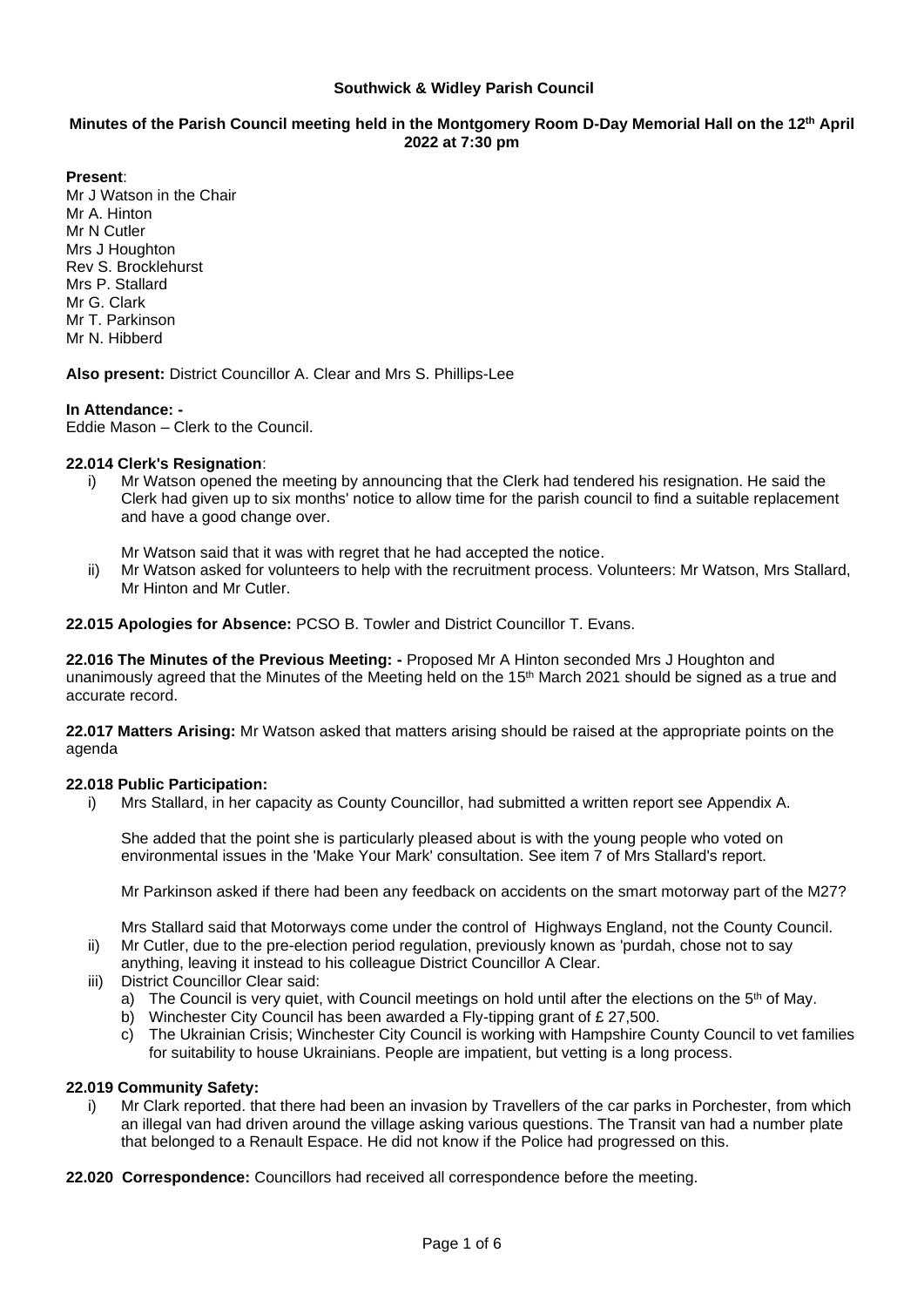## **22.021 Playing field matters:**

i) Mr Hibberd reported that there had been a community attempt to clean up the basketball pitch

### **22.022 Street Lighting Matters:**

- i) Mr Hibberd said that contractor would commence painting the street lights soon.
- ii) Mr Cutler raised the lamp in Widley Walk that is badly damaged.

Mr Watson asked the Clerk to get BCG to replace it.

iii) Mrs Houghton reported that light number 8 was not working, and light number 12 was continuously flashing.

The Clerk to report the faulty lights to BCG.

### **22.023 Roads & Highway matters:**

i) Mr Watson said that the foundations for the new rubbish bins are almost complete.

Mr Cutler said he would chase up Winchester City Council to supply the rubbish bins.

ii) Mr Clark raised the signs in part of Norton Close, saying that security cameras are in operation.

Mr Cutler said that he has looked into this and the parking for flats 7-12 is privately owned land, so it is legal for them to restrict who can park on it.

iii) Mr Hibberd asked if there had been an answer to the Parish Council's request for a 20's Plenty campaign.

Mr Watson said that he had written to Hampshire County Council confirming that Southwick would endorse the campaign.

### **22.024 Planning Matters:**

i) Mr Cutler said that there had been several planning applications over the last few months for farm buildings. The Lye Heath application extended the Farm's footprint and asked that the Council scrutinise that application.

Mr Cutler proposed that there should be a Planning Committee that meets regularly and reports monthly to Full Council.

Mr Watson asked who would like to be on the Planning Committee. Those accepting: Mr Hinton and Mr Clerk,

### **22.025 Members Business:**

.

- i) Mr Hinton thanked Mr Cutler for his work sorting out the problem about the bins raised in Minute **22.012 iii)**  at last month's meeting.
- ii) Rev Brocklehurst gave an update on the arrangements for the Queen's Jubilee:
	- a) All the printing advertising the events has been done.
	- b) There will be a pomp and circumstance evening with the Horndean band at 9.00 pm Thursday, and this includes the lighting of the brazier
	- c) Saturday there will be a street party and
	- d) Sunday morning, there will be a church service.

### **22.026 Orders for Payment:**

ii). Proposed Mr Parkinson seconded Mr Hinton and unanimously agreed that the Parish Council should pay its bills.

### **Cheque List Retrospective April 2022**

|                    |          | <b>Transaction Cheque No Creditors Name</b> | <b>Payment For</b> | <b>Nett</b> | <b>VAT</b> | <b>Gross</b> |
|--------------------|----------|---------------------------------------------|--------------------|-------------|------------|--------------|
| 1697               | DD5/5/22 | Hampshire Playing Fields                    | Administration     | 20.00       | 0.00       | 20.00        |
| <b>Totals Paid</b> |          |                                             |                    | 20.00       | 0.00       | 20.00        |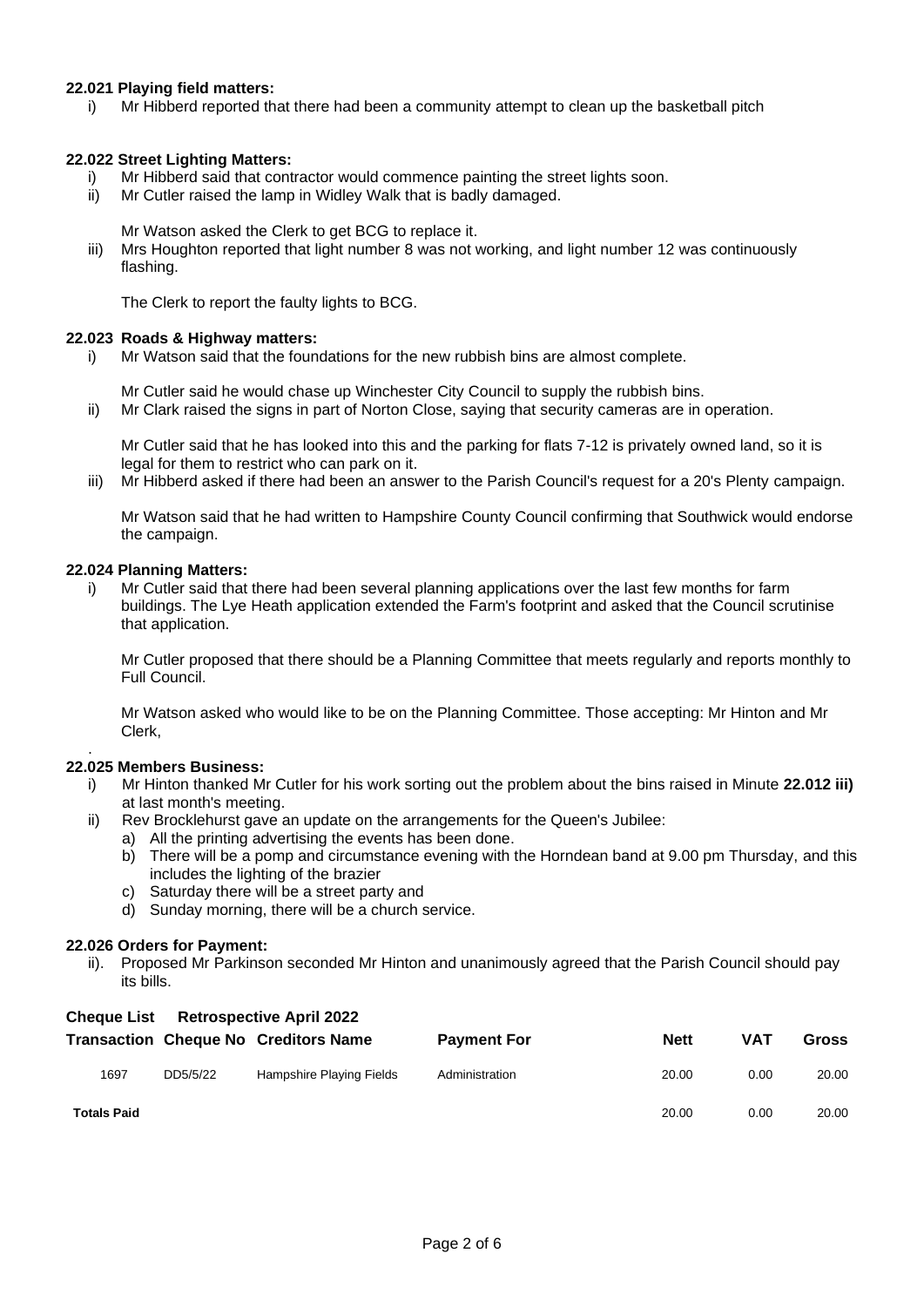| <b>Cheque List</b> | <b>April 2022</b> | <b>Transaction Cheque No Creditors Name</b>  | <b>Payment For</b> | <b>Nett</b> | <b>VAT</b> | Gross  |
|--------------------|-------------------|----------------------------------------------|--------------------|-------------|------------|--------|
|                    |                   |                                              |                    |             |            |        |
| 1690               | TRAN87            | Eddie Mason                                  | Clerks Salary      | 269.56      | 0.00       | 269.56 |
| 1692               | TRAN88            | <b>HM Revenue &amp; Customs</b>              | Clerks Tax         | 67.20       | 0.00       | 67.20  |
| 1693               | TRAN89            | D-Day Memorial Hall - Hall Hire Hire of Room |                    | 138.00      | 0.00       | 138.00 |
| 1694               | TRAN90            | Southwick Parent & Toddler                   | Grants             | 78.00       | 0.00       | 78.00  |
| <b>Totals Paid</b> |                   |                                              |                    | 572.76      | 0.00       | 572.76 |

The m**eeting closed at 8.37 pm**

**Date of the next meetings:10 th May 2022**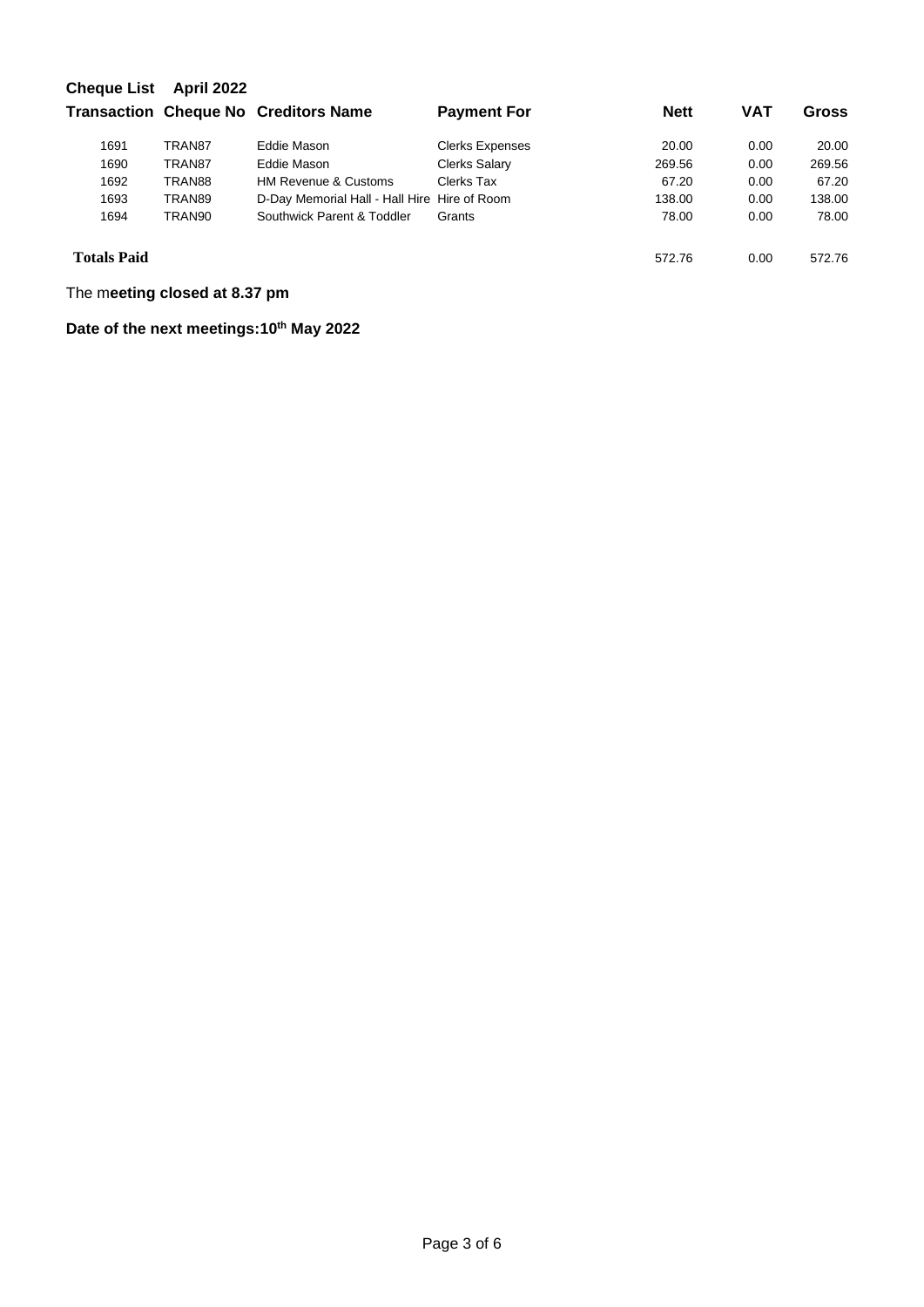# **Southwick & Widley Parish Council**

### **Minutes of the Parish Council meeting held in the Montgomery Room D-Day Memorial Hall on the 12th April 2022 at 7:30 pm**

## **22.018** i)

## **1. £41.25 million agreed for M27 Junction 10 construction**

Hampshire County Council and Fareham Borough Council have welcomed news of the award of £41.25 million of Housing Investment Grant by Homes England towards the upgrade of Junction 10 of the M27. The upgrade will involve the provision of a new motorway underpass and three new slip roads to facilitate the development of Welborne Garden Village in North Fareham.

The completion of the Funding Agreement with Homes England is a significant milestone for the County Council who have been working hard with Homes England to get to this point. The Government funding will make a substantial contribution to the cost of the scheme with the remaining £50 million being provided by the Welborne project. Subject to all the necessary funding being in place, the County Council's Cabinet has agreed that the County Council will take on the role of delivery body for the Junction 10 project.

A recent agreement with National Highways (formerly Highways England) has also been secured so that the County Council can deliver this highly complex engineering project on the Strategic Road Network once design work has been completed and all remaining approvals are in place. The works at Junction 10 will be largely undertaken without directly impacting motorway traffic and will follow the completion of National Highways' Smart Motorway works and also the County Council's improvement scheme at Junction 9 of the M27.

An Invitation to Tender for the completion of the design and construction for the new Junction 10 has now been issued by the County Council. It is currently anticipated, that assuming all outstanding approvals following the completion of the junction design by the contractor can be completed to programme, that construction of the new junction would begin in 2023. For more information visit: https://www.hants.gov.uk/transport/transportschemes/m27junction10

## **2. Homes for Ukraine**

The County Council is working with local district and borough councils, as well as key local partners such as the NHS and Hampshire Constabulary, to prepare for the provision of immediate support and assistance to Ukrainians arriving in Hampshire under the Government's Homes for Ukraine scheme. An initial £100,000 has been set aside to provide immediate support and assistance. Several key areas of activity are currently being prioritised:

- a process for home visits is being put in place; individual sponsors will be contacted by the County Council regarding these, as soon as they have been formally notified by Government of an impending arrival
- a process is also being set up to allow sponsors to receive a 'thank you 'payment of £350 per month direct to their bank accounts.
- DBS checks are required of all sponsors under the Homes for Ukraine scheme, as well as enhanced DBS checks for hosts who will have Ukrainian children staying with them. These will commence as part of the home visit process and will be undertaken by HCC.
- guest families will be assisted with school admissions so that formal education can continue as soon as possible; queries about school places can be directed to [https://www.hants.gov.uk/educationandlearning/admissions/contacts places](https://www.hants.gov.uk/educationandlearning/admissions/contacts_places)
- the County Council's adult social care team is liaising with NHS representatives regarding how support will be provided. GP support and the provision of crisis mental health assistance is a key consideration.

A dedicated 'Support For Ukraine 'webpage [\(www.hants.gov.uk/ukraine\)](http://www.hants.gov.uk/ukraine) has been set up and is being regularly updated with the latest information, together with signposting to updates from central Government.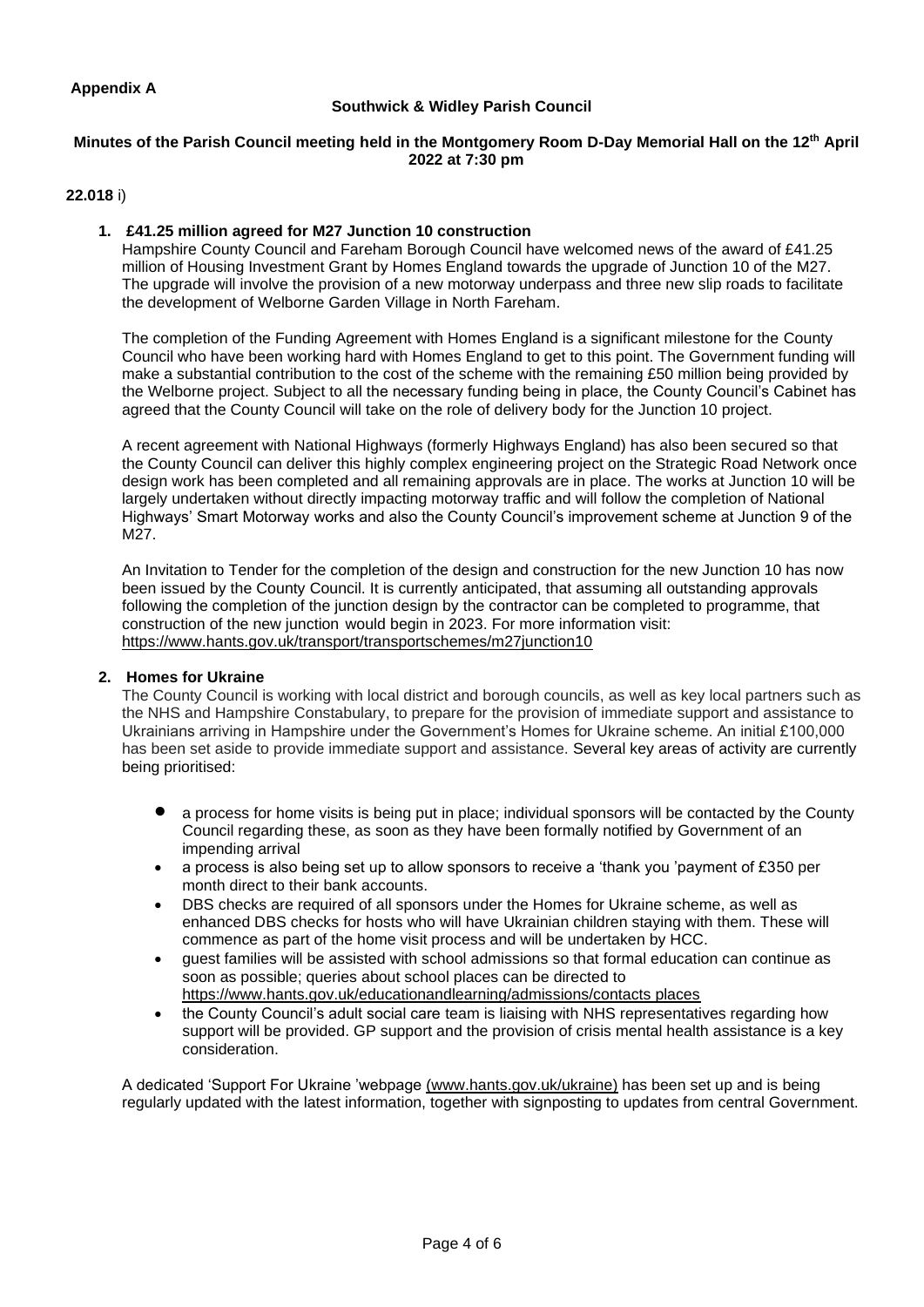# **3. Roads**

The countywide clear-up following the severe storms in February continued into March. Storm Eunice alone generated over 5,000 reports with the highways team attending to almost 2000 fallen, damaged or dangerous trees, many of which needed emergency or urgent works. Specialist teams continue to inspection and prioritise tree related issues. In addition, across the County 11,395 square metres of carriageway were resurfaced in February, 16,521 gullies and other drainage was cleared and 4,905 potholes were repaired.

# 4. **20 mph Speed Limit**

Last January the County Council agreed to set up a Task and Finish Working Group to investigate 20 mph speed limits in residential areas across the County. That group is now gathering evidence and is expected to report its findings to the Economy, Transport & Environment Select Committee in September.

# **5. New Community Pantries**

Five new Community Pantries are opening in Hampshire with support from the connect4communities programme, led by Hampshire County Council. Each pantry will help families who are facing hardship to access food at reduced prices. There is now at least one community pantry in each of the 11 districts in the HCC local authority area, with a total of 20 across Hampshire. For more information visit www.connect4communities.org

# **6. Leader's Community Grants Scheme**

Communities across Hampshire are being invited to apply to Hampshire County Council for support from the Leader's Community Grants Scheme - which can help fund projects designed to help communities thrive. Examples of previous award recipients include the Blue Apple Theatre, based in Winchester, to help fund outreach work in other areas of the county, the Titchfield Village Trust for roof maintenance of the village hall and to improve disabled access, and Action Hampshire to support women in start-up or existing social enterprises.

Applications are now open for the financial year 2022/23. Those wishing to apply should visit the Leader's Community Grants page - [https://www.hants.gov.uk/community/grants/grants-list/leaders-community](https://www.hants.gov.uk/community/grants/grants-list/leaders-community-grants)[grants.](https://www.hants.gov.uk/community/grants/grants-list/leaders-community-grants) The scheme will consider applications between £1,000 and £25,000 to use for activity costs and/or capital costs. Amounts in excess of £25,000 will occasionally be considered in exceptional circumstances. Applications are welcomed at any time and will be dealt with on a 'first come, first served' basis.

## **7. Young people Highlight their Key Priorities**

Young people across Hampshire voted environmental issues as their top concern in this year's 'Make Your Mark' consultation. Hampshire ranked second in the UK for participation in the consultation, with 17,385 votes cast in total. The results will help to shape what the Hampshire Youth Parliament focuses on locally over the next two years.

Make Your Mark is the largest youth consultation of its kind in the UK and gives all young people aged 11- 18 years a chance to have their say on the biggest issues facing them. This year's consultation, which ran from 1 - 28 February, was supported across the County by 36 schools, colleges and youth groups, and nationally by the British Youth Council, UK Parliament and the Department for Digital, Culture, Media and Sport.

Young people in Hampshire were able to vote on a number of topics through the Hampshire Youth Parliament network and, for the second year running, placed 'Environment' at the top of their priorities with 4,260 votes. Jobs, money, homes and opportunities came in second place with 3,532 votes and health and wellbeing followed closely behind with 3,457 votes. This aligns to the national picture, which saw health and wellbeing and jobs, money, homes and opportunities voted in first and second place respectively. The full breakdown of the results for Hampshire is below:

- **Environment** (Climate Change, Plastic Pollution) 4,260 votes
- **Jobs, Money, Homes and Opportunities** (More Training and Apprenticeships, Ending Homelessness) - 3,532 votes
- **Health and Wellbeing** (Improved Access to Mental Health Support, End Food Poverty, Conversion Therapy) - 3,457 votes
- **Education and Learning** (Improved Climate Education, Free University, Better Mental Health Education) - 2,706 votes
- **Poverty** (End Child Poverty) 2,019 votes
- **Our Rights and Democracy** (Votes at 16, Freedom of Speech, Building a Better Relationship Between Young People and Government) - 783 votes
- Page 5 of 6 • **Covid-19 Recovery** (Involve young people in the Recovery plan) - 628 votes